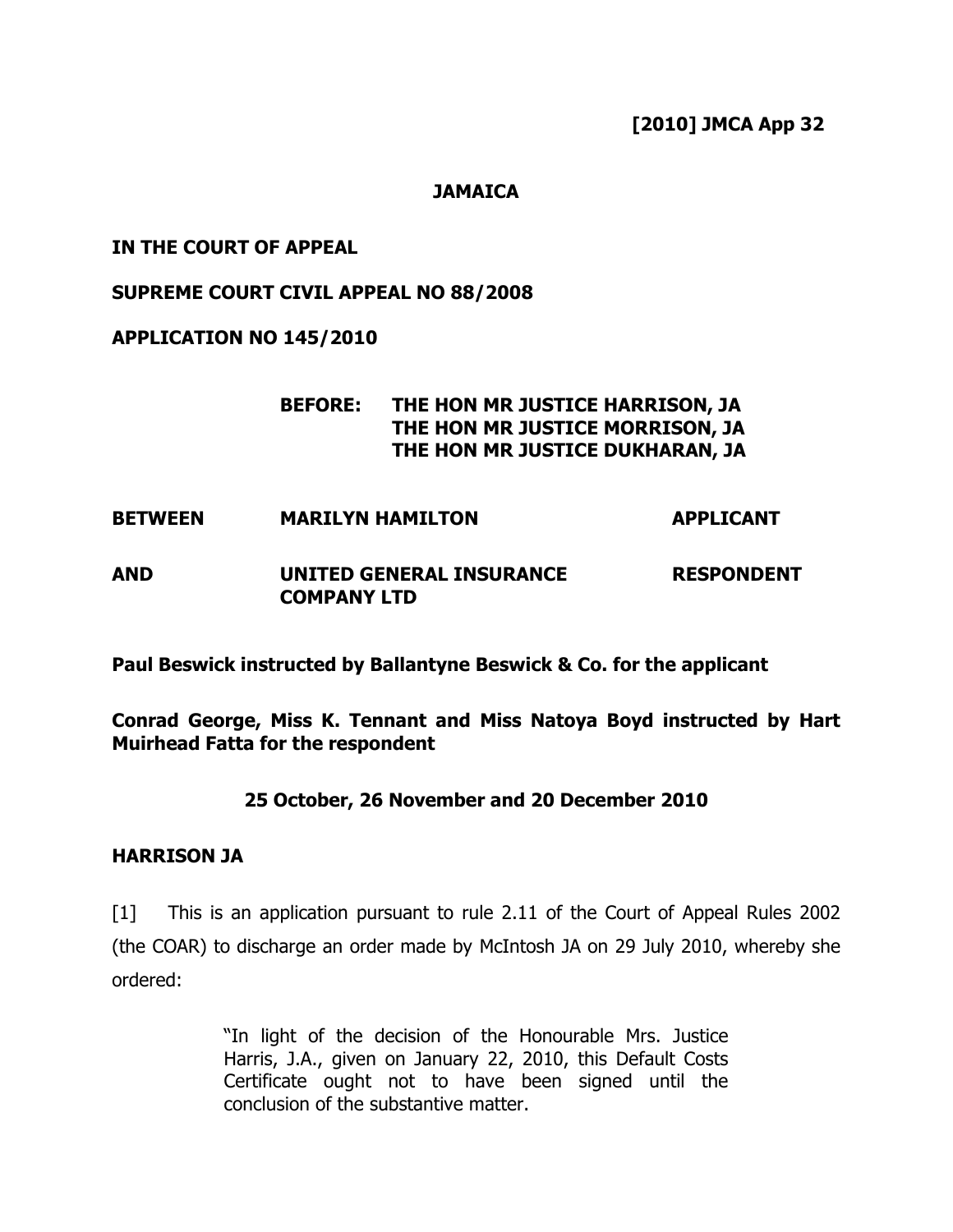Her Ladyship clearly stated that 'although an application for Default Costs Certificate has been filed, the Registrar would not be empowered to proceed with the taxation until the proceedings are concluded.' This decision, unless varied or discharged, stands as the judgment of the Court and it ought not to have been ignored. The Respondent's Default Costs Certificate is accordingly set aside. This renders nugatory the application filed on 26th of July, 2010 and is accordingly dismissed."

## Factual Background

[2] On 12 March 2007, the applicant filed a claim in the Supreme Court seeking, inter alia, damages for wrongful dismissal and defamation. Subsequently, the respondent filed an application to strike out the applicant's statement of case and for summary judgment on the claim. On 29 July 2008, Thompson-James J gave judgment dismissing the respondent's application and ordered costs in favour of the successful applicant, such costs to be taxed if not agreed.

[3] The respondent appealed from the decision of Thompson-James J. The appeal was heard by the Court of Appeal and dismissed on 15 May 2009. The Court of Appeal also ordered costs in that appeal against the respondent and in favour of the applicant to be taxed if not agreed.

[4] On 6 October 2009, the applicant filed a bill of costs in the Court of Appeal and on 18 December 2009, a notice to serve points of dispute was also filed. Stamped copies of these documents were served on the respondent's attorneys-at-law on 18 January 2010. On 2 December 2009, a default costs certificate was filed in the Court of Appeal. This certificate was not pursued because of a procedural error in relation to the application.

[5] On 14 December 2009, the respondent filed a notice of application for court orders seeking orders to strike out the bill of costs filed and for wasted costs against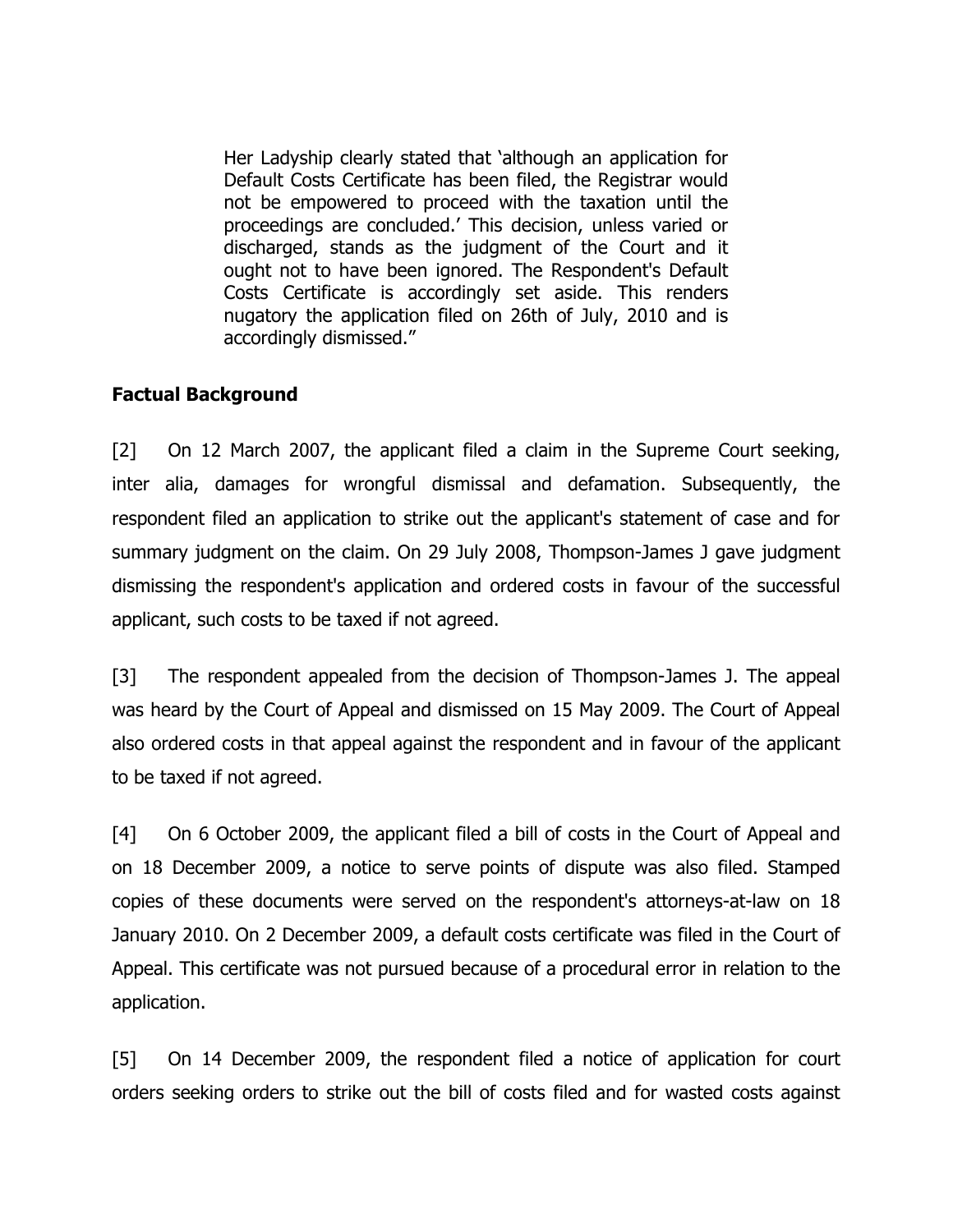the applicant's attorneys-at-law. This application was dealt with on paper pursuant to rule 2.10 (3) of the COAR and the application was refused. Harris JA in delivering her ruling in respect of the application to strike out the applicant's bill of costs, stated inter alia:

> "There is no provision in the Civil Procedure Rules which prevents a party in whose favour cost has been obtained, from laying a bill for the taxation of those costs. The mandate of Rule 65.15 is that unless ordered by the court costs of proceedings or any part thereof should not be taxed until the conclusion of the proceedings. The respondent's right to file a bill of costs is unfettered. The bill of costs is not invalidated by it being filed prior to the conclusion of the proceedings. Although an application for default costs certificate had been filed, the registrar would not be empowered to proceed with taxation until the proceedings are concluded."

[6] On 25 February 2010, the applicant applied for a default costs certificate in the Court of Appeal along with the necessary affidavit in support sworn to on 16 February 2010. This certificate was issued on 7 May 2010, and was served on the respondent's attorneys-at-law on 30 June 2010. The applicant later obtained an order for the enforcement of the default costs certificate.

[7] The respondent was spurred to action once more. On 12 July 2010, the respondent filed a notice of application for court orders and sought an order to set aside the default costs certificate obtained on 7 May 2010, and for wasted costs against the applicant's attorneys-at-law. On 26 July 2010, the respondent filed a further application seeking orders inter alia, to stay the execution of the default costs certificate. These applications were considered together on paper by McIntosh JA (Ag) (as she then was). On 29 July 2010, the learned judge made the ruling as set out in paragraph 1.

[8] The applicant, as I have said before, now seeks to have the order of McIntosh JA discharged and to restore the default costs certificate issued by this court on 7 May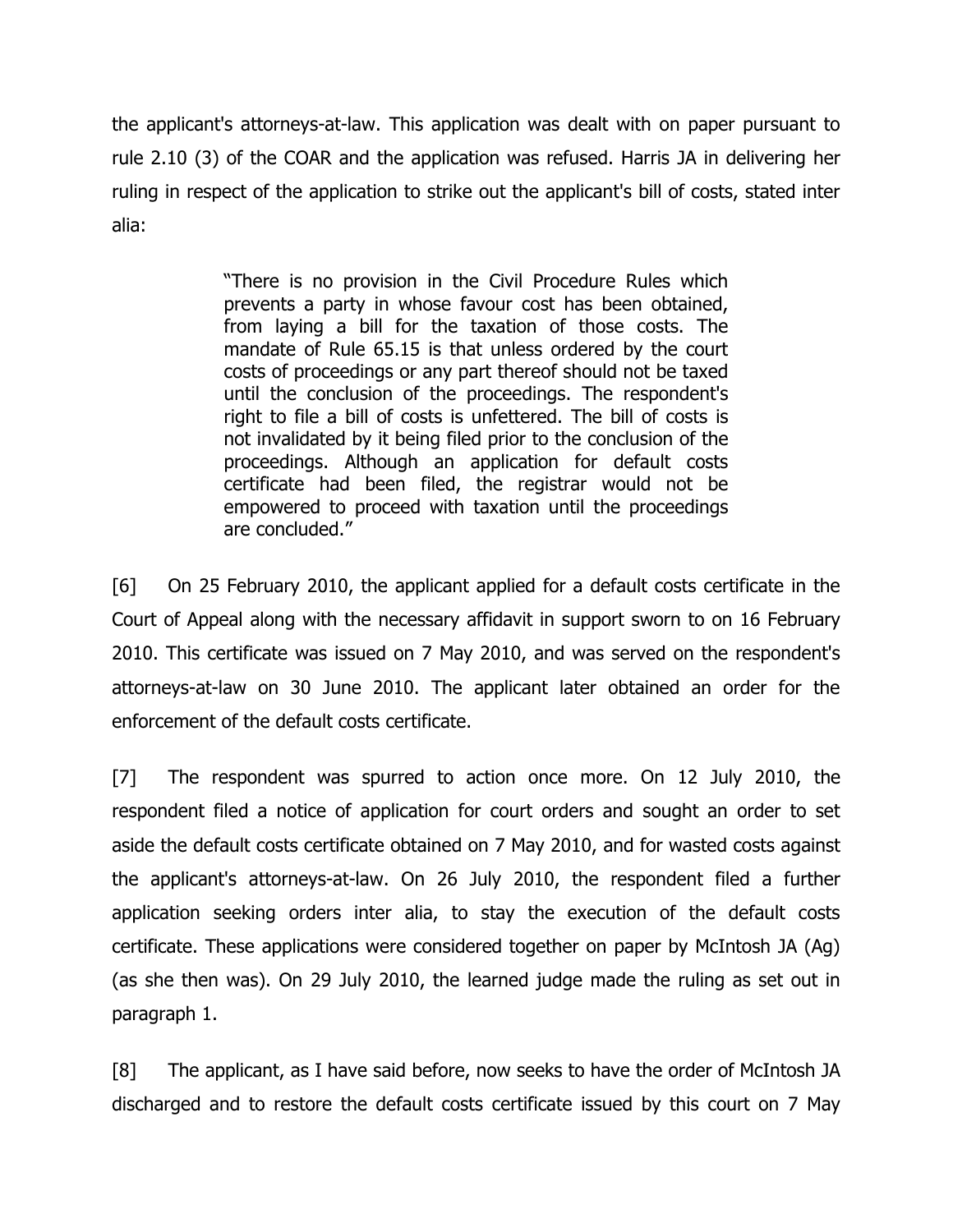2010.

## **Submissions**

[9] The general rule is that the costs of any proceedings or any part of the proceedings are not to be taxed until the conclusion of the proceedings but the court may order them to be taxed immediately - see rule 65.15 of the Civil Procedure Rules 2002 (the CPR).

[10] Mr Beswick for the applicant submitted that once judgment in an appeal is handed down, as in this case on 15 May 2009, the "proceedings" constituting this appeal would now be unquestionably concluded. He referred to and relied on the provisions of rule 1.18 of the COAR which state:

- "(1) The provisions of CPR Parts 64 and 65 apply to the award and quantification of costs of an appeal subject to any necessary modifications and in particular to the amendments set out in this rule
- $(2)$  The following words are to be substituted –

for 'proceedings' substitute 'appeal';

…

…

(3) The expression - 'court' means the Court of Appeal; …"

[11] Mr Beswick argued that in so far as rule 65.15 is to be applicable in the Court of Appeal, it should be read as follows:

> 65.15 The general rule is that the costs of any appeal or any part of the appeal are not to be taxed until the conclusion of the appeal but the court may order them to be taxed immediately. (emphasis added)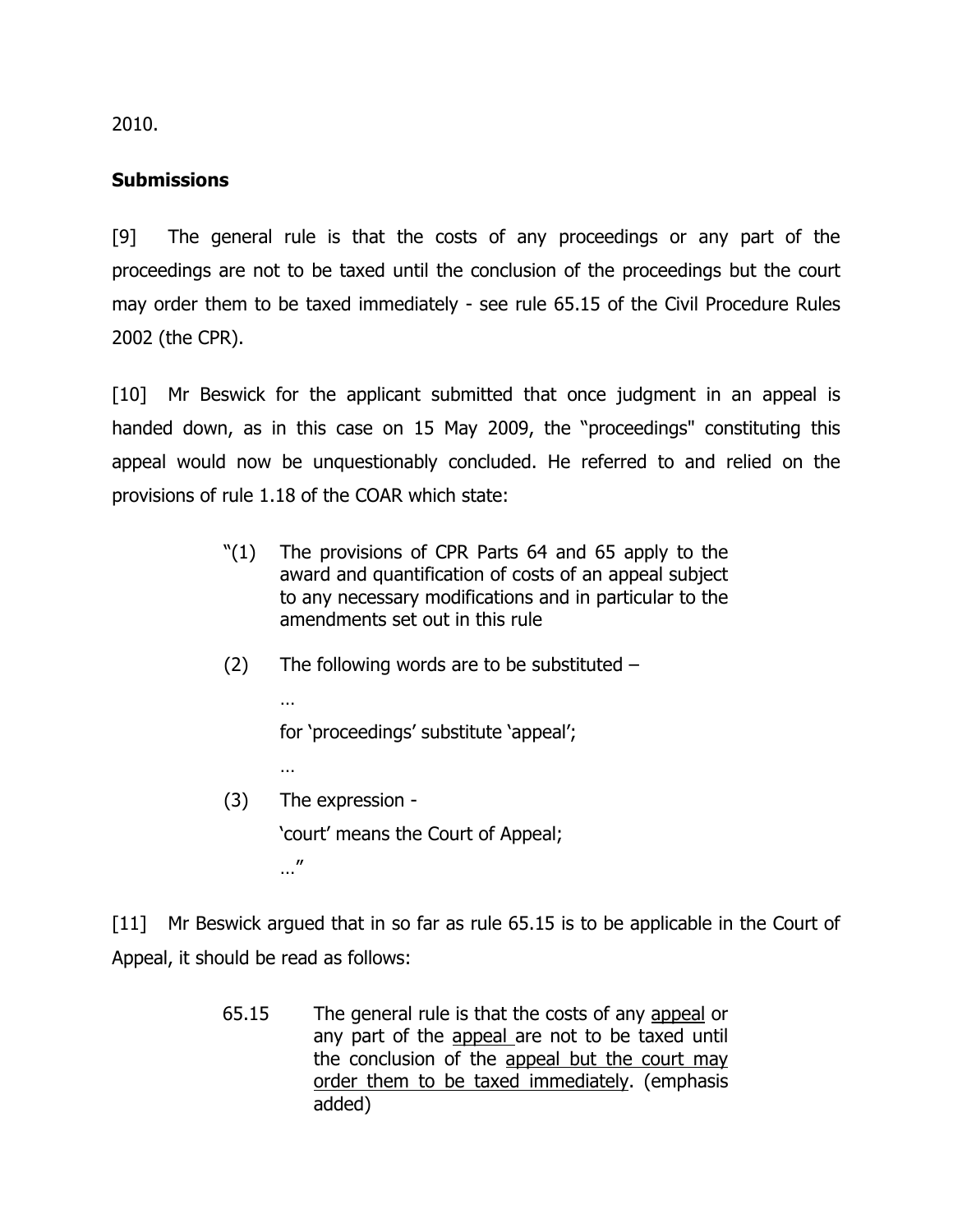[12] He therefore submitted that the condition set out in rule 65.15 had been met in that the "proceedings" (the appeal) were at an end and the applicant was only required to comply with rules 65.20 (1) and (5) and 65.21 (1) of the CPR. These rules state inter alia:

- "65.20 (1) The paying party and any other party to the taxation proceedings may dispute any item in the bill of costs by filing points of dispute and serving a copy on –
	- (a) the receiving party; and
	- (b) every other party to the taxation proceedings.

….

- (5) The receiving party may file a request for a default costs certificate if –
	- (a) the period set out in paragraph (3) for serving points of dispute has expired; and
	- (b) no points of dispute have been served on the receiving party.
- 65.21(1) A receiving party who is permitted by rule 65.20 to obtain a default costs certificate does so by filing -
	- (a) an affidavit proving  $-$

…

- (i) service of the copy bill of costs; and
- (ii) that no points of dispute have been received by the receiving party; and
- (b) a draft default costs certificate inform 26 for signature by the registrar.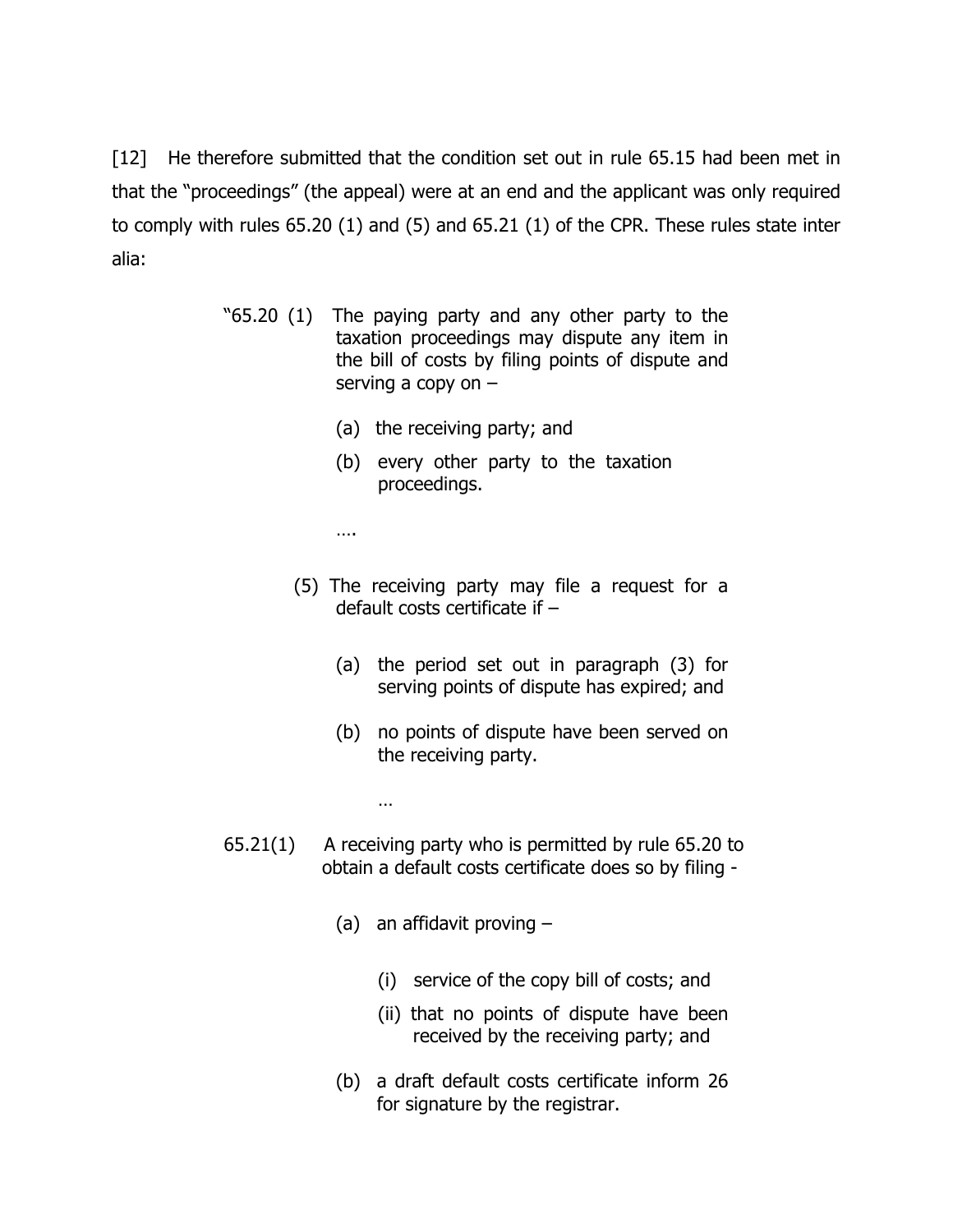(2) The registrar must then sign the default costs certificate. …"

[13] Mr Beswick submitted that in the circumstances, the applicant is entitled to the default costs certificate which was issued on 7 May 2010. He further submitted that there is no rule or other basis on which this certificate should have been set aside.

[14] Mr George for the respondent submitted that the applicant's application to this court ought to be dismissed as it disclosed no basis, legal or factual, for making it. He did not dispute the applicant's entitlement to costs but disputes the timing for the assessment of those costs. He argued that the applicant's costs are therefore subject to detailed assessment which, according to rule 65.15, should properly commence at the conclusion of the "proceedings". He argued that since the word "proceedings" is not defined in the rules, some guidance can be derived from the English Civil Procedure Rules 1998. Rule 47.1 which he says is similar to our 65.15, reads as follows:

> "The general rule is that the costs of any part of the proceedings are not to be assessed by the detailed procedure until the conclusion of the proceedings but the court may order them to be assessed immediately."

[15] Mr George further submitted that guidance can be derived from section 28.1(1) of the English Costs Practice Direction, which reads:

> "For the purposes of rule 47.1, proceedings are concluded when the court has finally determined the matters in issue in the claim."

He therefore submitted that the word "proceedings" refer to the entirety of the steps taken between commencement (by the court issuing a claim form at the request of the claimant) and conclusion (usually by judgment being satisfied). He therefore submitted that detailed assessments of costs ought to commence at the conclusion of the proceedings in accordance with the procedure set out under rule 65.18 that is: "The bill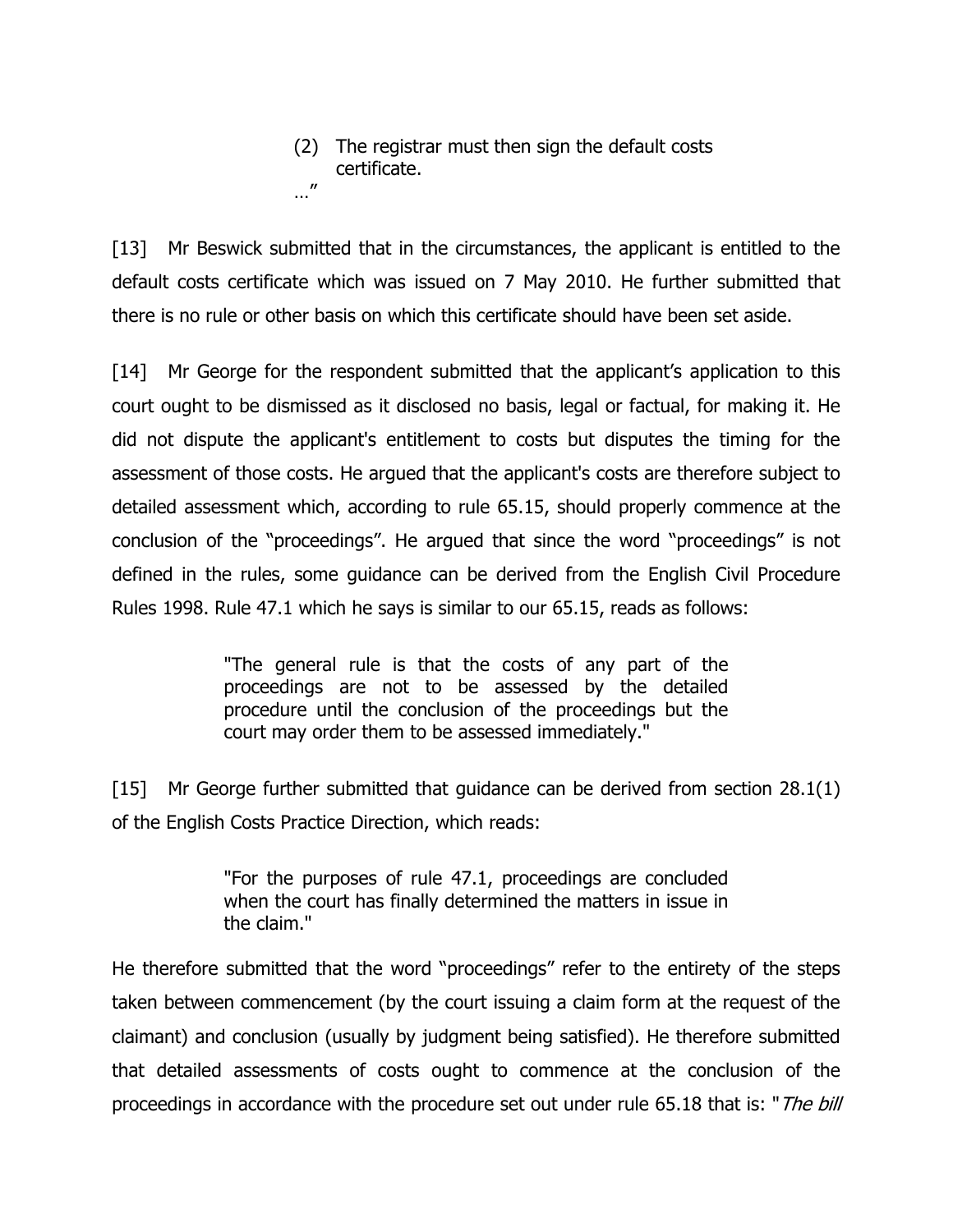of costs must be filed and served not more than three months after the date of the order or event entitling the receiving party to costs".

[16] Finally, Mr George submitted that the applicant had received a default costs certificate which was prematurely granted and was lawfully set aside by McIntosh JA Accordingly, the applicant's application should be dismissed with costs to the respondent.

## The Discussion

[17] This application raises a point upon which there appears to be some amount of doubt among members of the legal profession. The normal rule is that costs follow the event. That party who turns out to have unjustifiably either brought another party before the court, or given another party cause to have recourse to the court to obtain his rights, is required to recompense that other party in costs. Certainly, the court or a judge has an unlimited discretion to make what order as to costs it is considered that the justice of the case requires. Consequently, a successful party has a reasonable expectation of obtaining an order for his or her costs to be paid by the opposing party. There are several options open to the tribunal when it comes to the ordering of costs. These costs could be costs in the cause, costs reserved, claimant's or defendant's costs, costs in any event, costs thrown away, no order as to costs and taxation forthwith.

[18] Following the usual rules, a successful party on appeal is normally awarded the costs of the appeal. The Court of Appeal also has jurisdiction over the costs of the proceedings below, which it may exercise by granting 'costs here and below'. However, in its discretion, the court may decide to award a successful appellant only the costs of the appeal.

[19] In this matter, the respondent does not deny the applicant's entitlement to costs, so the issue to be determined is at what stage of the proceedings are these costs payable? The order made by this court on 15 May 2009 reads as follows: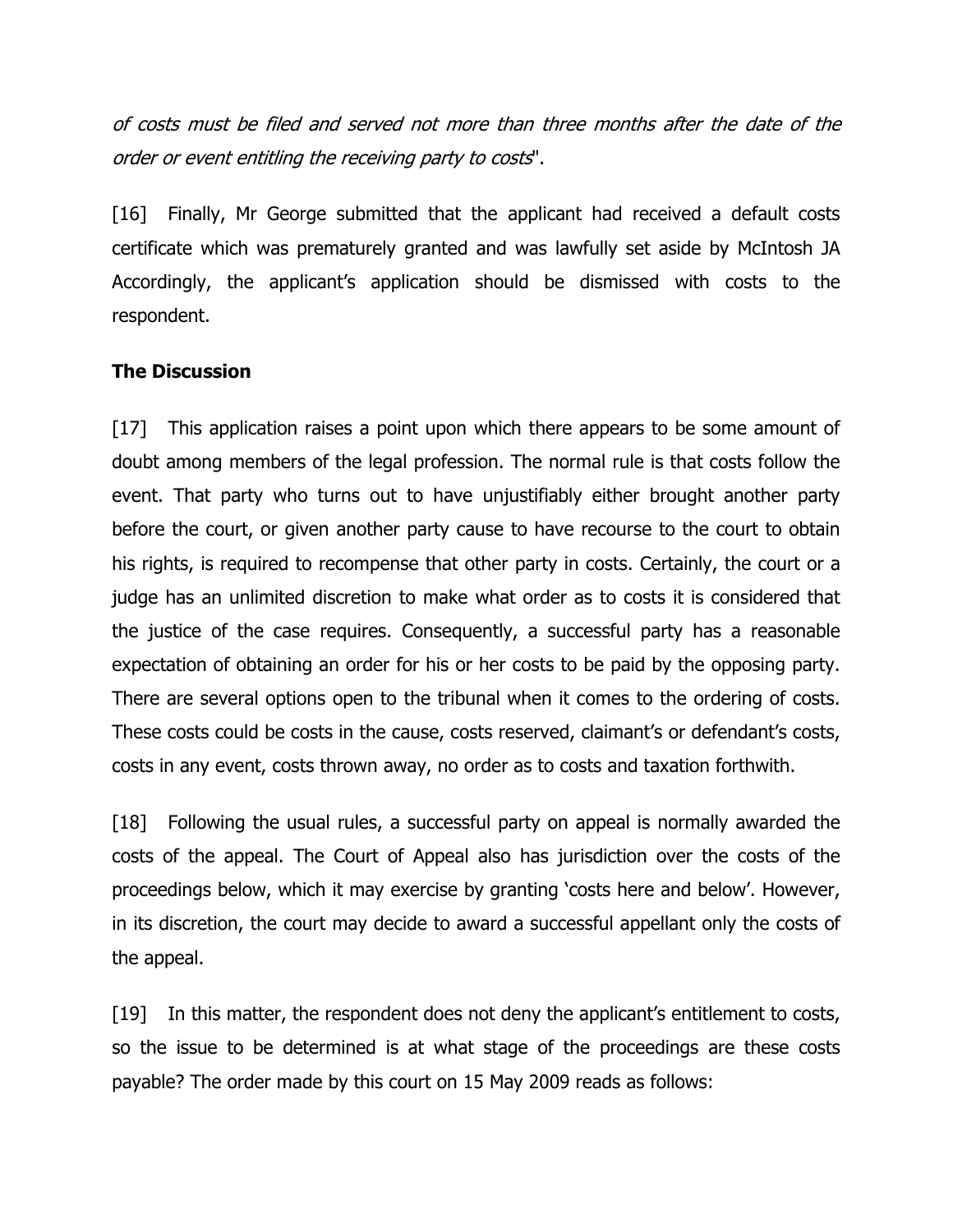"The appeal is dismissed with costs to the respondent to be agreed or taxed."

[20] Is this costs order one which operates immediately or must it depend on the outcome of a case pending in the court below? In Adam & Harvey Ltd  $v$ **International Maritime Supplies Co. Ltd.** [1967] 1 WLR 445, it was held that where an appeal is "allowed with costs", such an order would enable the successful party in the appeal to have the payment of costs taxed and ordered to be paid at once. Further, the rules make it clear that with the substitution of the words set out in rule 1.18(2) of the COAR, there is much force in Mr Beswick's argument with regard to rule 65.15 of the CPR. I do agree with him that once the appeal process has been completed, the successful party would be entitled to have his or her costs taxed immediately.

## **Conclusion**

[21] Having regard to the conclusion I have arrived at in respect of the default costs certificate, there is no need on this occasion, to discuss the other issues raised in the applicant's written submissions.

[22] In the circumstances, McIntosh JA was in error in discharging the Registrar's default costs certificate. I would therefore grant the application with costs to the applicant to be taxed if not agreed.

#### MORRISON JA

 I have read in draft the judgment of my brother Harrison JA. I agree with his reasoning and the conclusion arrived at. There is nothing I wish to add.